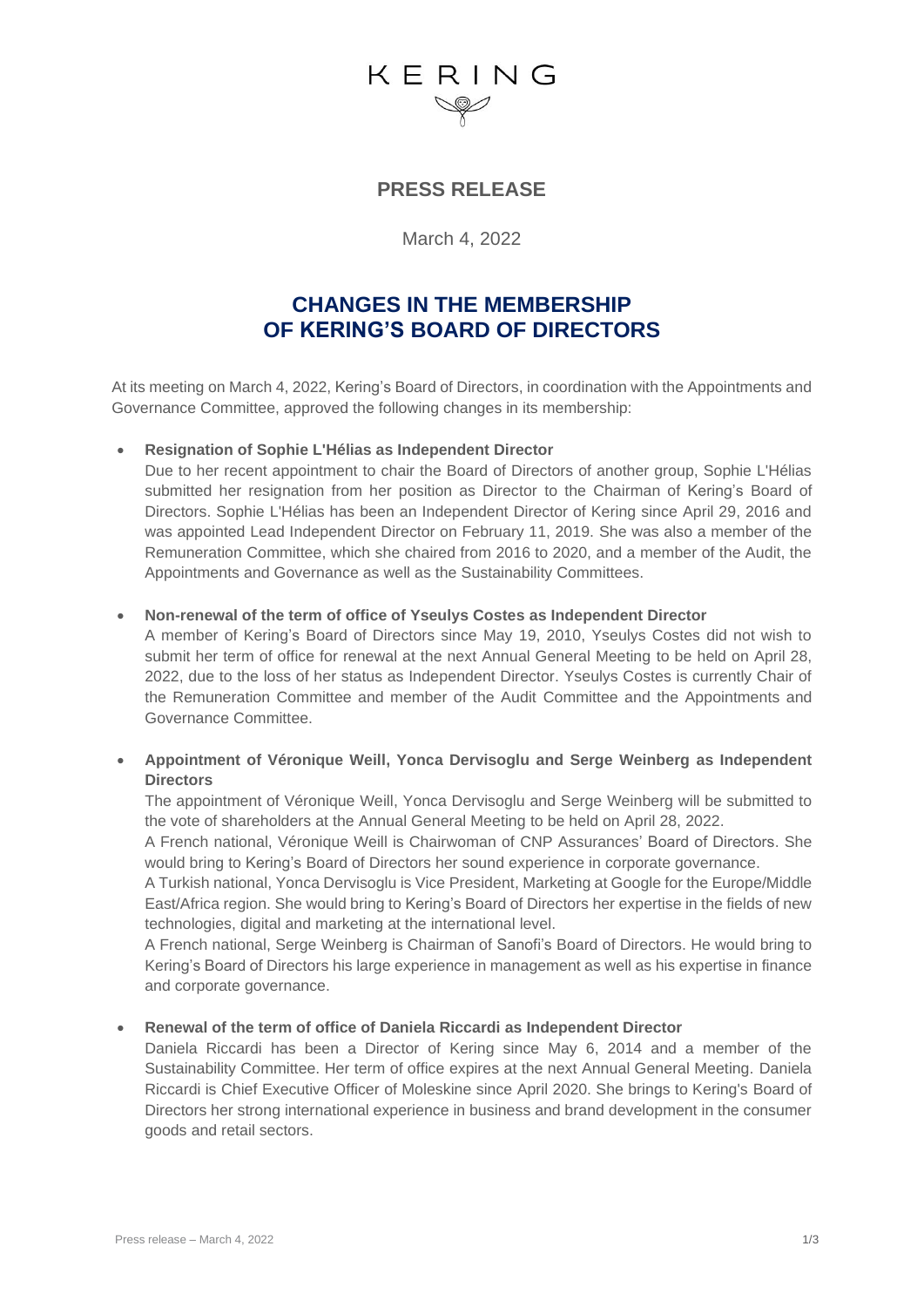François-Henri Pinault, Chairman and CEO of Kering, declared:

*"On my own behalf and on behalf of the Board of Directors, I sincerely thank Yseulys Costes for her involvement and decisive role in the Board over the past twelve years, in particular as Chair of the Remuneration Committee and member of the Audit and the Appointments and Governance Committees. I would like to congratulate Sophie L'Hélias on her new role and thank her warmly for her contribution to the work of the Board, in particular in her capacity as Lead Independent Director, whose appointment was welcomed by all stakeholders. Finally, I am pleased to submit to the vote of the next General Meeting the appointments of Véronique Weill, Yonca Dervisoglu and Serge Weinberg as well as the renewal of Daniela Riccardi's term of office. Their respective knowledge and skills, as well as their backgrounds, will provide valuable inputs to the Board of Directors' discussions, and I am looking forward to counting on their commitment."*

In the light of these changes, the Board of Directors has entrusted the Appointments and Governance Committee with the tasks of:

- Replacing Sophie L'Hélias in the role of Lead Independent Director, whose duties are provided for and described in the Board of Directors' internal rules.
- Working on reshaping the Committees of the Board of Directors following the Annual General Meeting to be held on April 28, 2022.

Therefore, following the Annual General Meeting of April 28, 2022 and upon approval of the resolutions by the shareholders as well as the assessment of the independence of the new Directors by the Appointments and Governance Committee, Kering's Board of Directors would be comprised of 14 members and would include:

- 7 Independent Directors (i.e., a rate of 58% excluding Directors representing employees, in accordance with the provisions of the AFEP-MEDEF Code);
- 6 women (i.e., a rate of 50% excluding Directors representing employees, in accordance with the provisions of AFEP-MEDEF code);
- 6 different nationalities (British, Chinese, French, Italian, Ivorian and Turkish).

# **About Véronique Weill**

A French national, Véronique Weill had numerous responsibilities in financial services, with a background of more than 20 years in investment banking in the United States, in the UK and France, then 10 years at AXA, as well as in the field of new technologies and digital.

A graduate of the Institute of Political Studies (IEP) in Paris and holder of a literature degree from the Sorbonne University, Véronique Weill began her career at Arthur Andersen Audit in Paris.

From 1985 to 2006, she held various positions of responsibility within JP Morgan in Paris, London and New York, in particular as Head of European, then Global Head of Operations and Technology for asset management and private clients, then Global Head of Operations for Investment Banking and Shared Services.

Back in France in 2006, she joined the AXA Group as Managing Director of AXA Business Services and Director of Operational Excellence; she became a member of the Management Committee in 2010 as Chief Operating Officer, then Group Chief Customer Officer in charge of customers, brand and digital of the AXA Group. She has been President of the Board of subsidiaries in France, Spain and Italy, and she was a member of Scientific Board for AXA Research Fund.

In August 2017, she joined Publicis Groupe as General Manager, in charge of mergers and acquisitions, Operations, IT and real estate, and member of the Group Management Committee.

Since July 2020, she has been Chairman of the Board of Directors of CNP Assurances.

She is also a member of the Board of Directors of Valeo and of the Supervisory Board of Rothschild & Co.